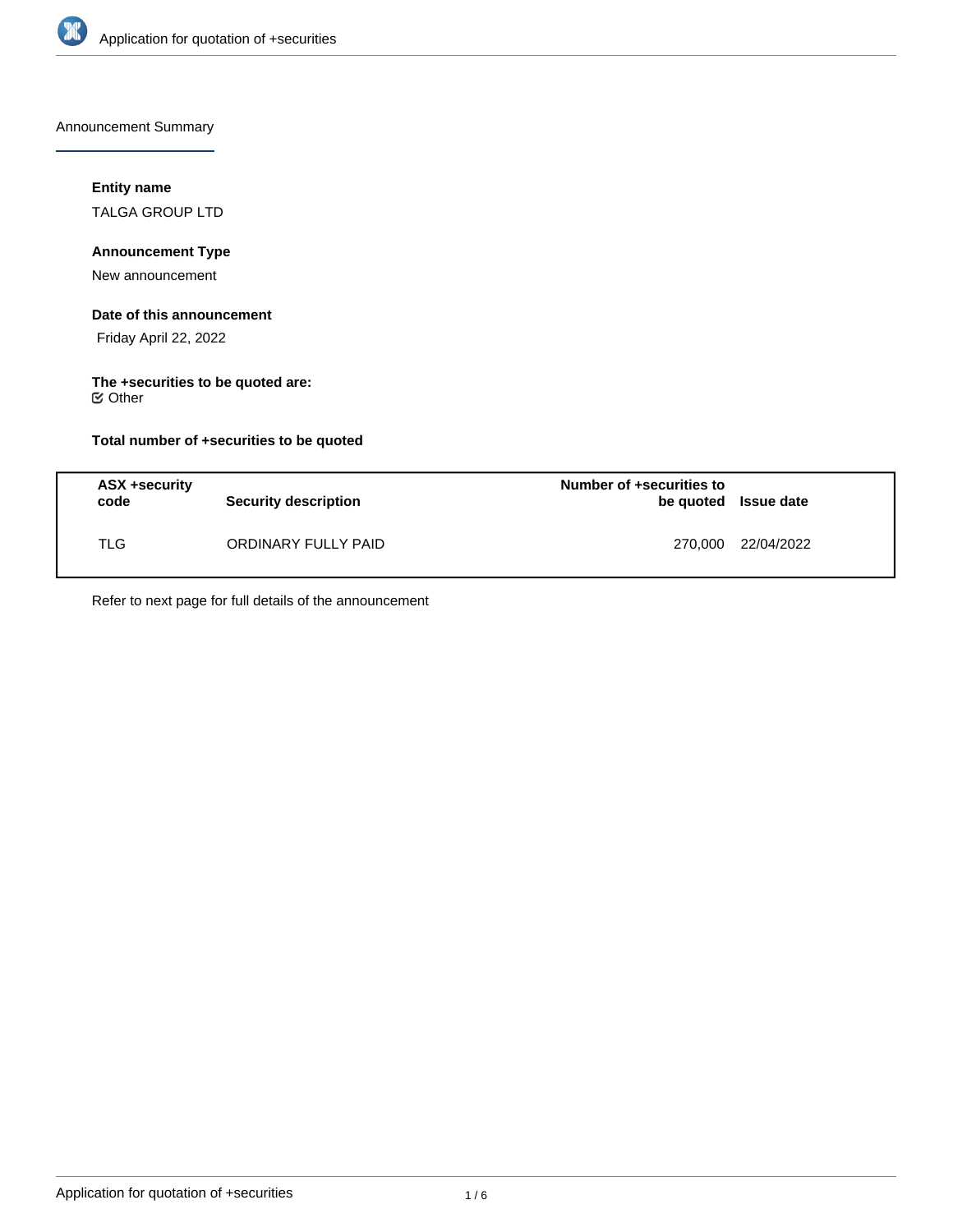

Part 1 - Entity and announcement details

## **1.1 Name of entity**

TALGA GROUP LTD

We (the entity named above) apply for +quotation of the following +securities and agree to the matters set out in Appendix 2A of the ASX Listing Rules.

**1.2 Registered number type** ACN

**Registration number** 138405419

**1.3 ASX issuer code**

TLG

**1.4 The announcement is**

New announcement

## **1.5 Date of this announcement**

22/4/2022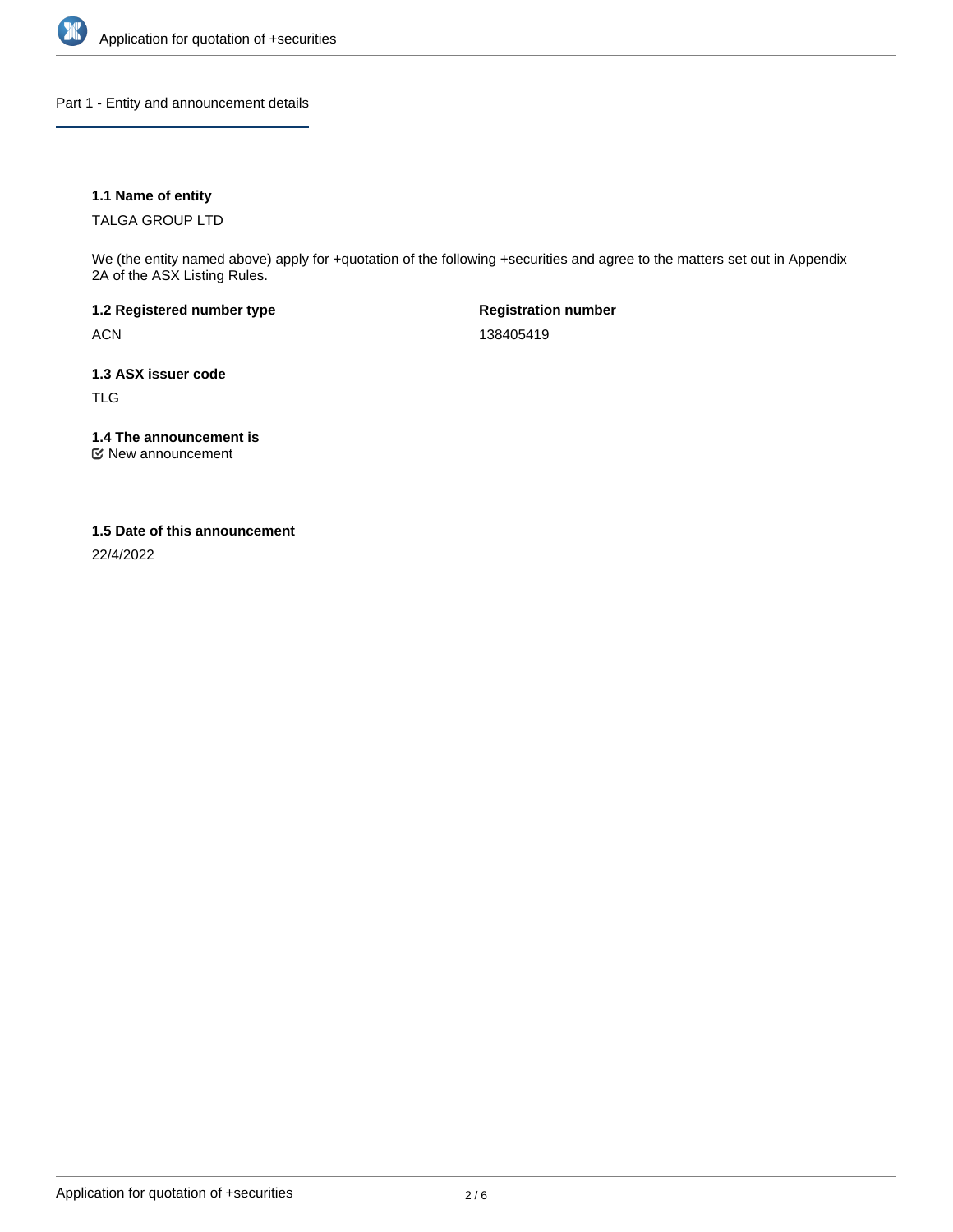

## Part 2 - Type of Issue

**2.1 The +securities to be quoted are:**

Other

## **2.2 The +securities to be quoted are:**

Additional +securities in a class that is already quoted on ASX ("existing class")

**2.3c Have these +securities been offered under a +disclosure document or +PDS?** No

**2.3d Please provide any further information needed to understand the circumstances in which you are applying to have these +securities quoted on ASX, including why the issue of the +securities has not been previously announced to the market in an Appendix 3B**

Issue of securities under Listing Rule 7.1 15% capacity and was agreed and issued at the same time.

**2.4 Any on-sale of the +securities to be quoted within 12 months of their date of issue will comply with the secondary sale provisions in sections 707(3) and 1012C(6) of the Corporations Act by virtue of:** The publication of a cleansing notice under section 708A(5), 708AA(2)(f), 1012DA(5) or 1012DAA(2)(f)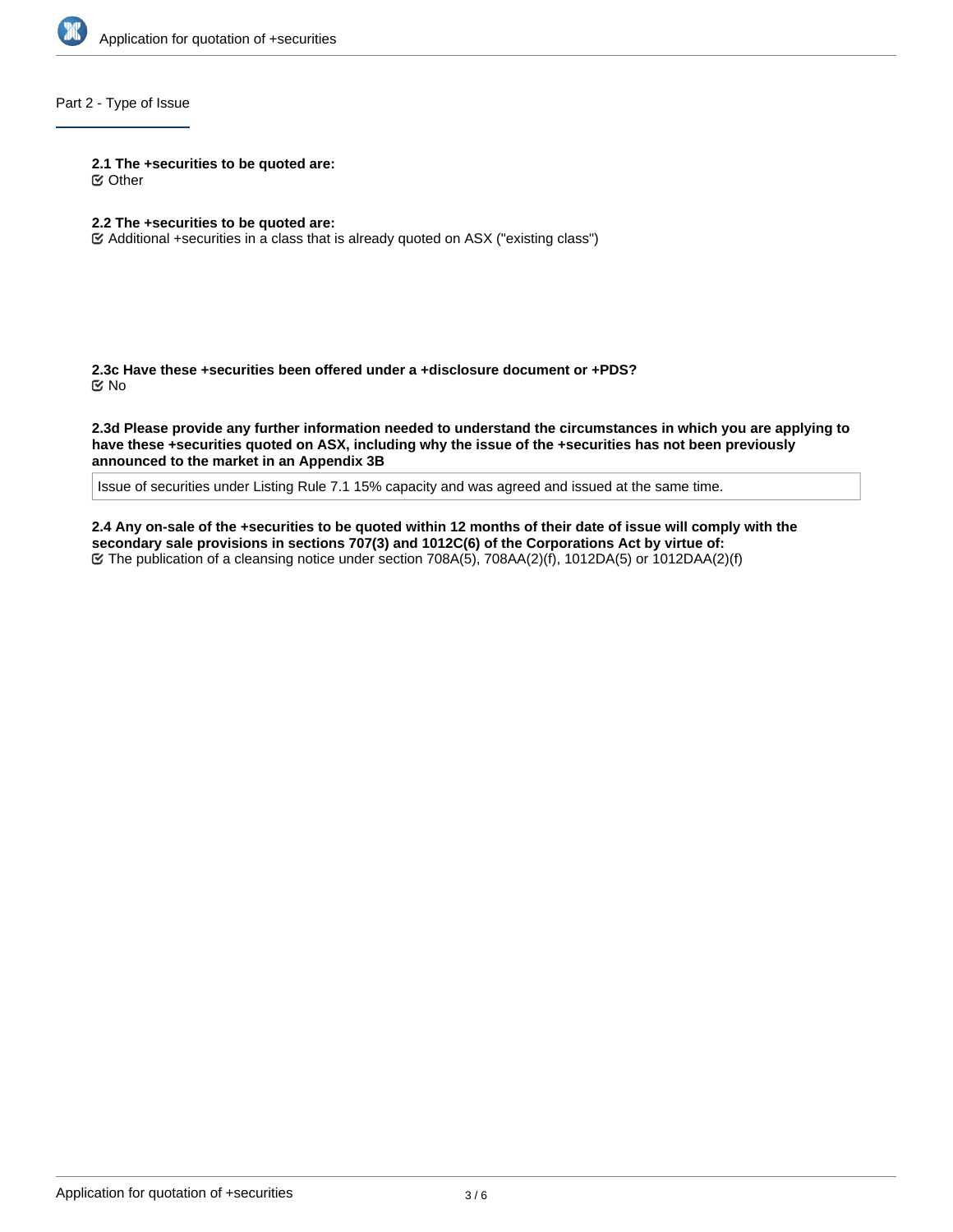

Part 3B - number and type of +securities to be quoted (existing class) where issue has not previously been notified to ASX in an

Appendix 3B

#### **Additional +securities to be quoted in an existing class**

**ASX +security code and description** TLG : ORDINARY FULLY PAID

#### **Issue date**

22/4/2022

**Will the +securities to be quoted rank equally in all respects from their issue date with the existing issued +securities in that class?** Yes

Issue details

**Number of +securities to be quoted** 270,000

**Are the +securities being issued for a cash consideration?** No

#### **Please describe the consideration being provided for the +securities**

The shares are issued as part of a private land access and acquisition agreement relating to development of the Vittangi Graphite Project in Sweden.

## **Please provide an estimate (in AUD) of the value of the consideration being provided per +security for the +securities to be quoted**

1.190000

#### **Any other information the entity wishes to provide about the +securities to be quoted**

All the 270,000 shares are subject to a voluntary escrow period of 12 months from issue date.

#### **The purpose(s) for which the entity is issuing the securities**

To pay for the acquisition of an asset

#### **Please provide additional details**

The shares are issued as part of a private land access and acquisition agreement relating to the development of the Vittangi Graphite Project in Sweden.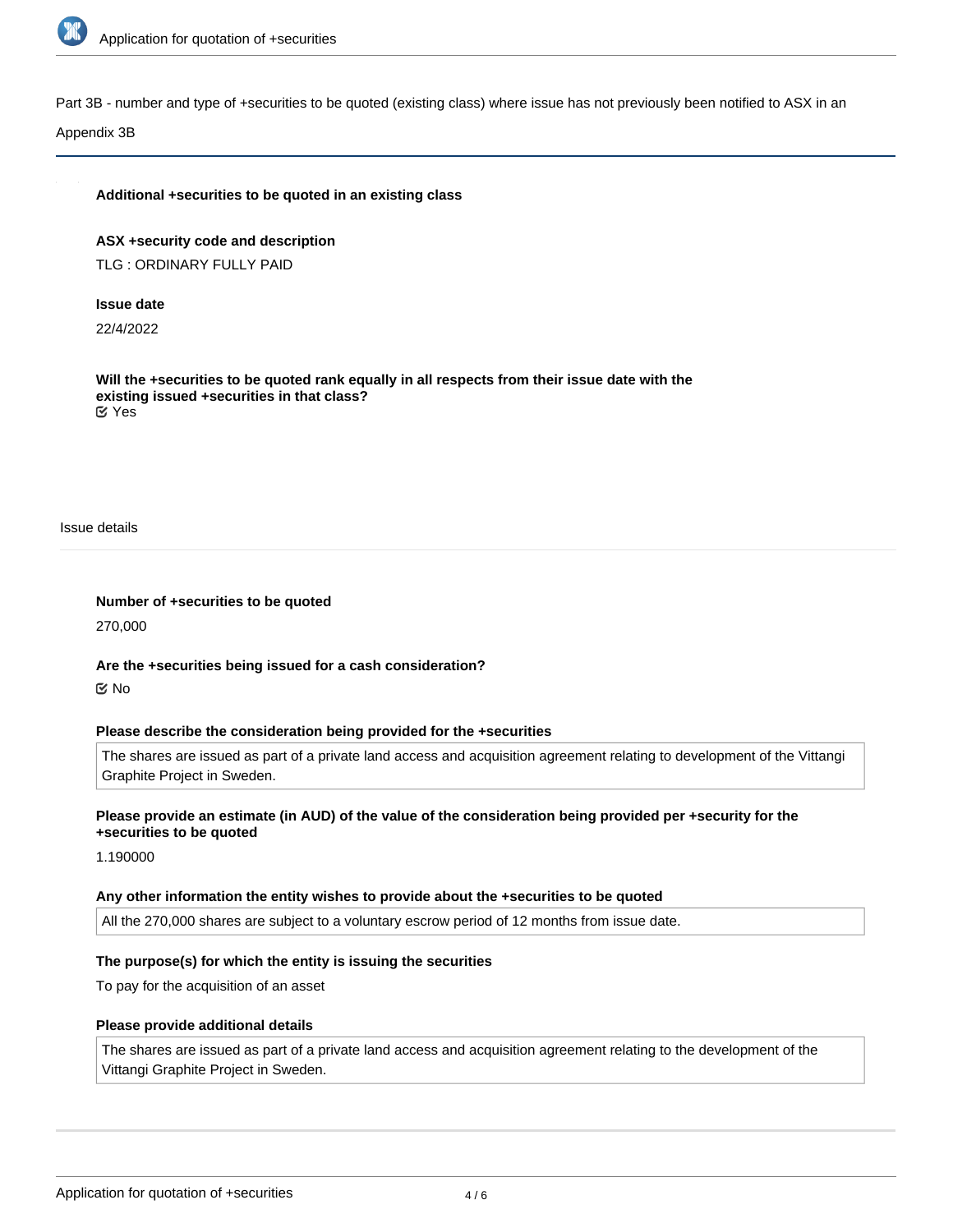

Part 4 - Issued capital following quotation

**Following the quotation of the +securities the subject of this application, the issued capital of the entity will comprise:**

**(A discrepancy in these figures compared to your own may be due to a matter of timing if there is more than one application for quotation/issuance currently with ASX for processing.)**

**4.1 Quoted +securities (total number of each +class of +securities quoted on ASX following the +quotation of the +securities subject of this application)**

| ASX +security code and description | Total number of<br>+securities on issue |
|------------------------------------|-----------------------------------------|
| TLG : ORDINARY FULLY PAID          | 304.974.519                             |

**4.2 Unquoted +securities (total number of each +class of +securities issued but not quoted on ASX)**

| ASX +security code and description            | Total number of<br>+securities on issue |
|-----------------------------------------------|-----------------------------------------|
| TLGAW : OPTION EXPIRING 31-DEC-2023 EX \$1.12 | 4,000,000                               |
| <b>TLGAX: PERFORMANCE RIGHTS</b>              | 2,100,000                               |
| TLGAV: OPTION EXPIRING 31-DEC-2023 EX \$1.12  | 1,000,000                               |
| TLGAU: OPTION EXPIRING 23-OCT-2022 EX 71C     | 3,800,000                               |
| TLGAY: OPTION EXPIRING 04-JUL-2024 EX \$1.93  | 500,000                                 |
| TLGAB: OPTION EXPIRING 14-SEP-2024 EX \$2.16  | 2,000,000                               |